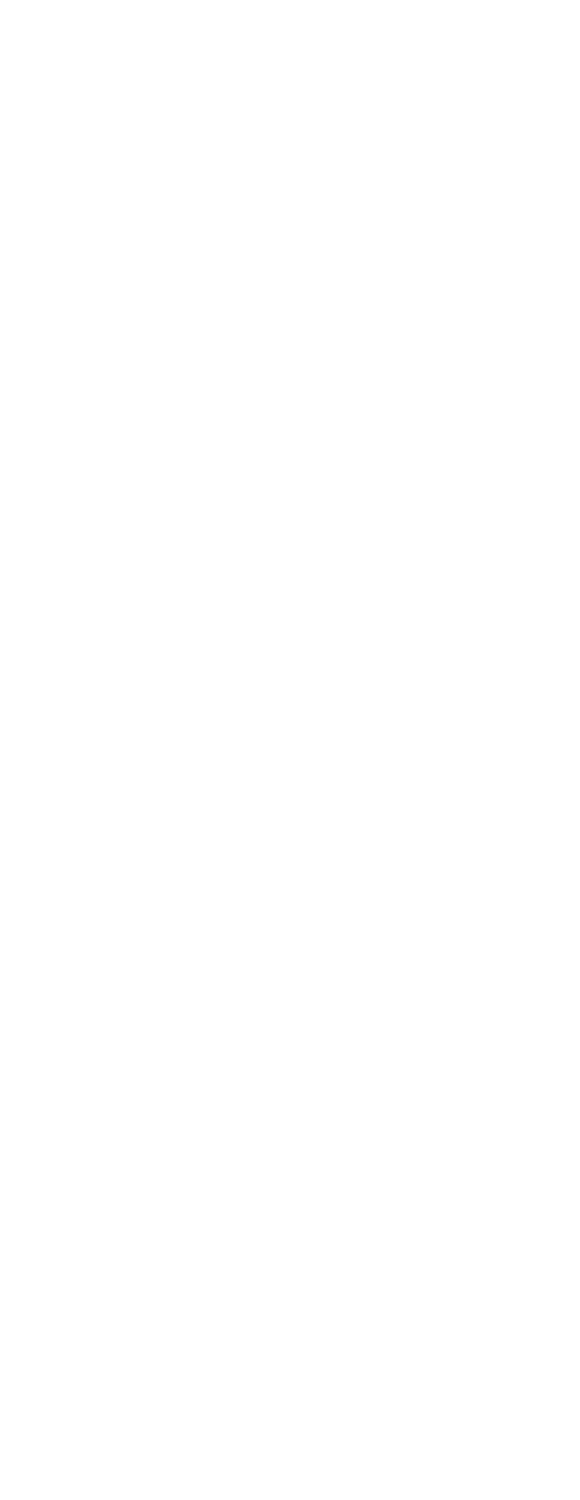## **SEMI-DRY**

| <b>VALVIN MUSCAT 2017 LMS</b><br>RS 2.3% · Honeysuckle · Lime · Orange                        | $9   15   V$ <sub>8</sub> P 11                |
|-----------------------------------------------------------------------------------------------|-----------------------------------------------|
| <b>RIESLING</b> 2020 LMS<br>RS 2.5% · Orange Blossom · Jasmine · Peach                        | 9   19   VIP 15                               |
| <b>GEWÜRZTRAMINER 2018 LMS</b><br>RS 2.5% · Rose Petal · White Peach · Tropical               | 9   22   VIP 15                               |
| <b>TRAMINETTE 2020 LMS</b><br>$RS$ 2.5% $\cdot$ Pear $\cdot$ Lychee $\cdot$ Floral            | $9   15   V$ <b>P</b> 11                      |
| <b>CLASSIC DEMI-SEC</b><br>$RS3.5\% \cdot \text{Apple} \cdot \text{Pear} \cdot \text{Citrus}$ | $8   15   V$ <sup>1</sup> / <sub>2</sub> P 10 |
| <b>CLASSIC DEMI-RED</b><br>RS 4% · Cherry · Red Plum · Sweet                                  | $8   15   V$ }P 10                            |

# **SWEET**

| <b>MOSCATO</b>                           | 8   17   VIP 14 |
|------------------------------------------|-----------------|
| RS 7.8% • White Peach • Honeydew • Rose  |                 |
| <b>CHERRYSCATO</b>                       | 8   17   VIP 13 |
| RS 8.8% · Balaton Cherry · Spice · Fruit |                 |

# **FRUIT & SPECIALTY**

| <b>BLUEBERRY DEMI-SEC</b><br>RS 5.5% · Blueberry · Apple · Pear                | 8   17   V P 12 |
|--------------------------------------------------------------------------------|-----------------|
| <b>FARM MARKET BLUEBERRY</b><br>Round Barn • RS 9% • Blueberry • Crisp • Sweet | 7   15   V P 11 |
| <b>CHERRY</b><br>RS 10% · Cherry · Cinnamon · Allspice                         | 8   17   VIP 13 |
| <b>CRANBERRY</b><br>RS 13.5% · Cranberry · Hibiscus · Spice                    | 8   16   VIP 13 |
| <b>RED SANGRIA</b><br>RS 7% · Sparkling · Refreshing · Fruity                  | 8               |
| <b>WHITE SANGRIA</b>                                                           | 8               |

RS 7% • Peach • Pineapple

|                              | WINE FLIGHTS                                                               |    |
|------------------------------|----------------------------------------------------------------------------|----|
| <b>DRY</b><br><b>RED</b>     | CABERNET FRANC<br><b>MERI OT</b><br><b>SYRAH</b>                           | 15 |
| <b>DRY</b><br><b>WHITF</b>   | AI BARIÑO<br>PINOT BI ANC<br>CHARDONNAY                                    | 15 |
| <b>SWEET</b><br><b>WINES</b> | VAI VIN MUSCAT<br>DEMI-RED<br>CHERRYSCATO                                  | 12 |
|                              | $\prime$ every 3 - bottle purchase!<br>OT BE COMBINED WITH ANY OTHER OFFER |    |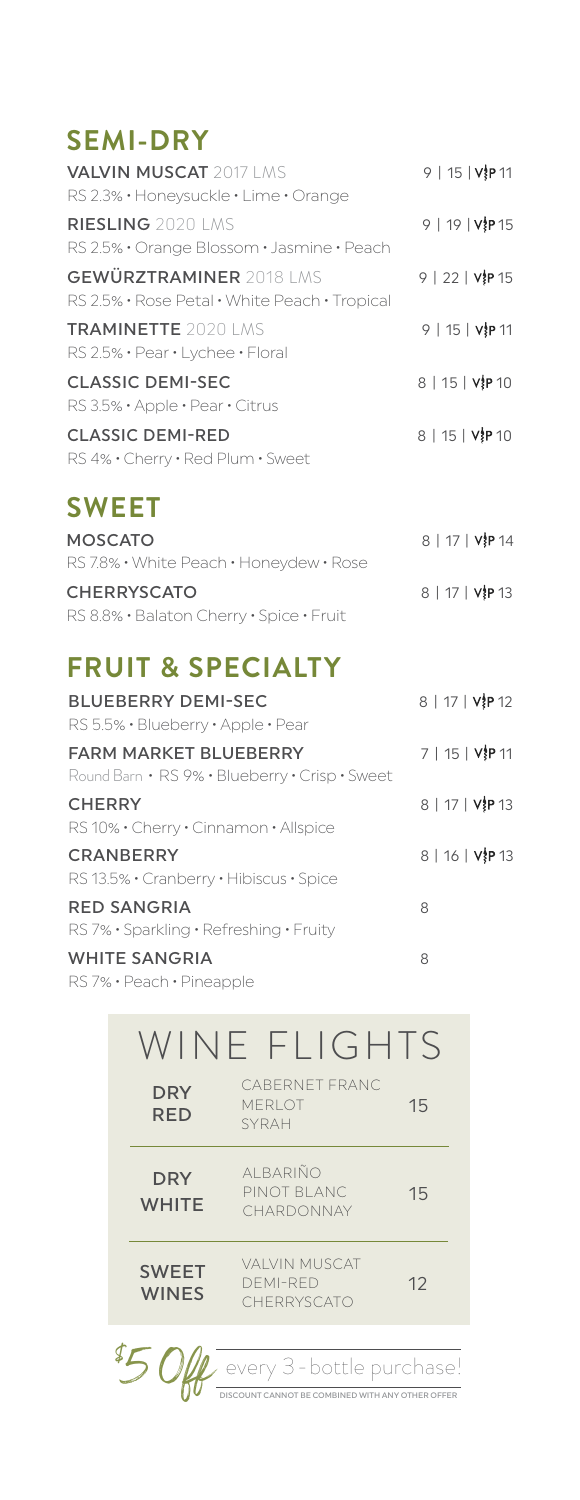# **HANDCRAFTED COCKTAILS**

ELDERFLOWER PEAR FIZZ | 13 Floral · Light · Refreshing DiVine Vodka, house elderflower syrup, pear nectar, San Pellegrino, with edible flower garnish.

STRAWBERRY RAMBLER | 13 Fruity · Juicy · Bright 269 Gin, fresh strawberries, house strawberry syrup, fresh lemon juice, with a strawberry garnish.

PHOTOSYNTHESIS | 13 269 Gin, house cucumber/basil syrup, fresh pineapple-kiwi juice, fresh lime juice, with cucumber ribbon garnish. Fresh • Vibrant • Herbal

ISLAND IN THE SUN | 13 Tropical · Smooth · Sweet Red Sky Rum, cream of coconut, fresh watermelongrapefruit juice, fresh lime juice, topped with cherry juice and orange bitters.

CHAMOY PALOMA | 13 Grapefruit • Crushable • Classic Blue Flame Agave, fresh grapefruit juice, fresh lime juice, house chamoy syrup, topped with grapefruit soda and tajin.

THE DANDY LION | 15 Honey · Earthy · Balanced Berrien Ridge Whiskey, house dandelion root & ginger honey syrup, fresh lemon juice, topped with Free Run Apple Brandy and a lemon peel garnish.

THE DRIFTER | 15 Baroda Straight Bourbon, barspoon of house demerara syrup, angostura, orange, molasses, mole bitters, with an orange peel garnish. Smooth • Molasses • Boozy

# **SPARKLING DRINKS**

#### CLASSIC MIMOSA | 10

Sparkling Demi-Sec, fresh-squeezed orange juice.

GOLDEN APPLE MIMOSA | 12 Sweet Apple · Visual · Unique Sparkling Demi-Sec, house elderflower syrup, apple juice, edible gold luster.

PIÑA COLADA MIMOSA | 12 Tropical • Fresh • Pineapple Sparkling Demi-Sec, fresh orange-pineapple juice, house coconut syrup, with a pineapple garnish.

HIBISCUS MIMOSA | 15 Bubbly · Aesthetic · Dry Grand Mark with a hibiscus heart garnish.

TABOR 75 | 13 Lemon • Boozy • Bright 269 Gin, Sparkling Demi-Sec, fresh lemon juice with a lemon peel garnish.

## **ZERO-PROOF**

ICED EARL GREY | 7 Tazo earl grey iced tea with house lemon-coriander syrup.

BLUEBERRY LIME MULE | 7 House blueberry syrup, fresh lime juice, and ginger beer.

# COCKTAILS 4 A CAUSE

LOVE IS LOVE MARGARITA | 12

Blue Flame Agave, strawberry puree, prickly pear simple syrup, sour mix, topped with soda water and garnished with lemon berry sugar.